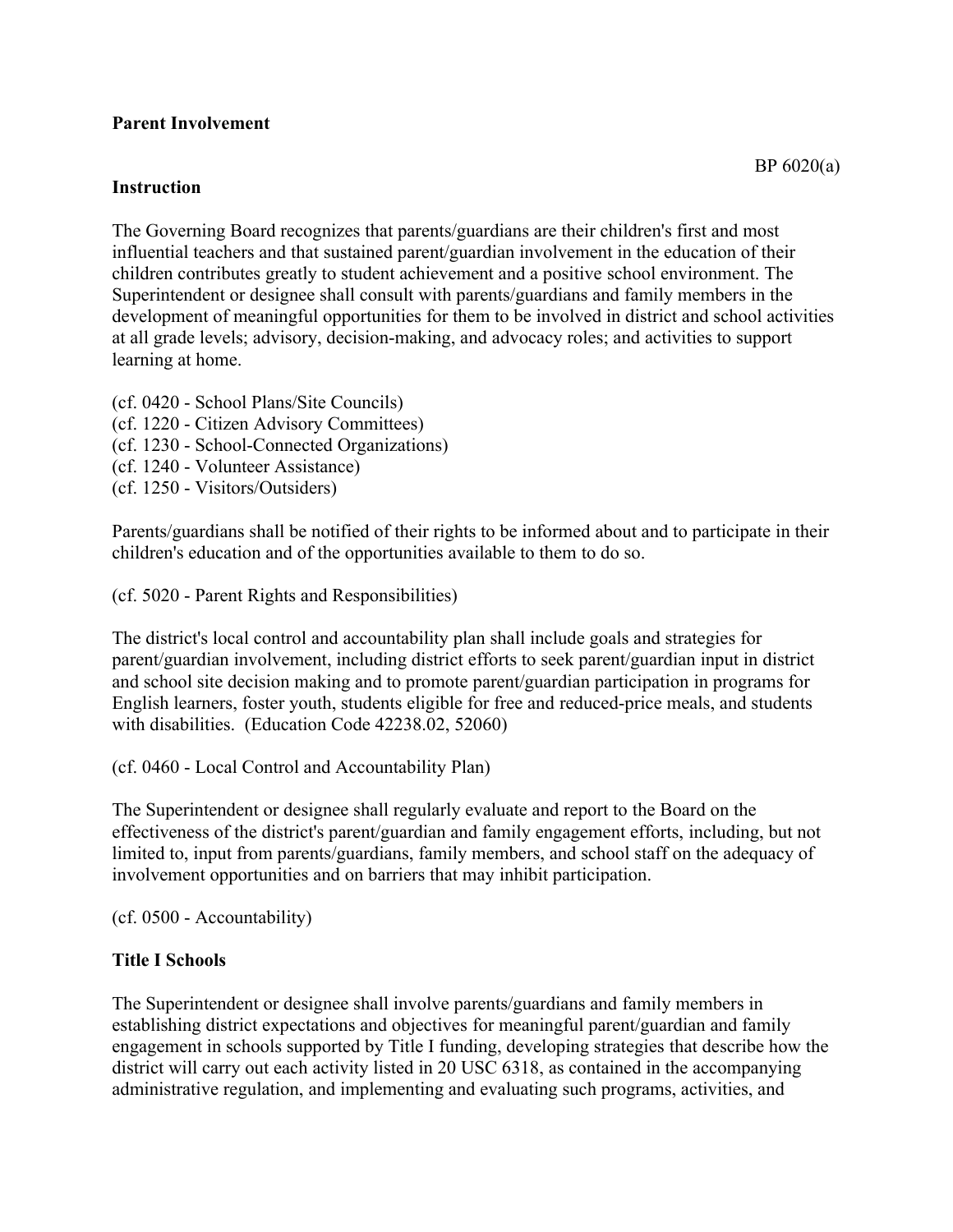procedures. As appropriate, the Superintendent or designee shall conduct outreach to all parents/guardians and family members. (Education Code 11503; 20 USC 6318)

(cf. 6171 - Title I Programs)

When the district's Title I, Part A allocation exceeds the amount specified in 20 USC 6318, the Board shall reserve at least one percent of the funding to implement parent/guardian and family engagement activities. The Superintendent or designee shall involve parents/guardians and family members of participating students in decisions regarding how the district's Title I funds will be allotted for parent/guardian and family engagement activities and shall ensure that priority is given to schools in high poverty areas in accordance with law. (20 USC 6318, 6631)

(cf. 3100 - Budget)

Expenditures of such funds shall be consistent with the activities specified in this policy and shall include at least one of the following: (20 USC 6318)

1. Support for schools and nonprofit organizations in providing professional development for district and school staff regarding parent/guardian and family engagement strategies, which may be provided jointly to teachers, principals, other school leaders, specialized instructional support personnel, paraprofessionals, early childhood educators, and parents/guardians and family members

2. Support for programs that reach parents/guardians and family members at home, in the community, and at school

3. Dissemination of information on best practices focused on parent/guardian and family engagement, especially best practices for increasing the engagement of economically disadvantaged parents/guardians and family members

4. Collaboration with community-based or other organizations or employers with a record of success in improving and increasing parent and family engagement

5. Any other activities and strategies that the district determines are appropriate and consistent with this policy

The Superintendent or designee shall ensure that each school receiving Title I funds develops a school-level parent/guardian and family engagement policy in accordance with 20 USC 6318.

Legal Reference: EDUCATION CODE 11500-11506 Programs to encourage parent involvement